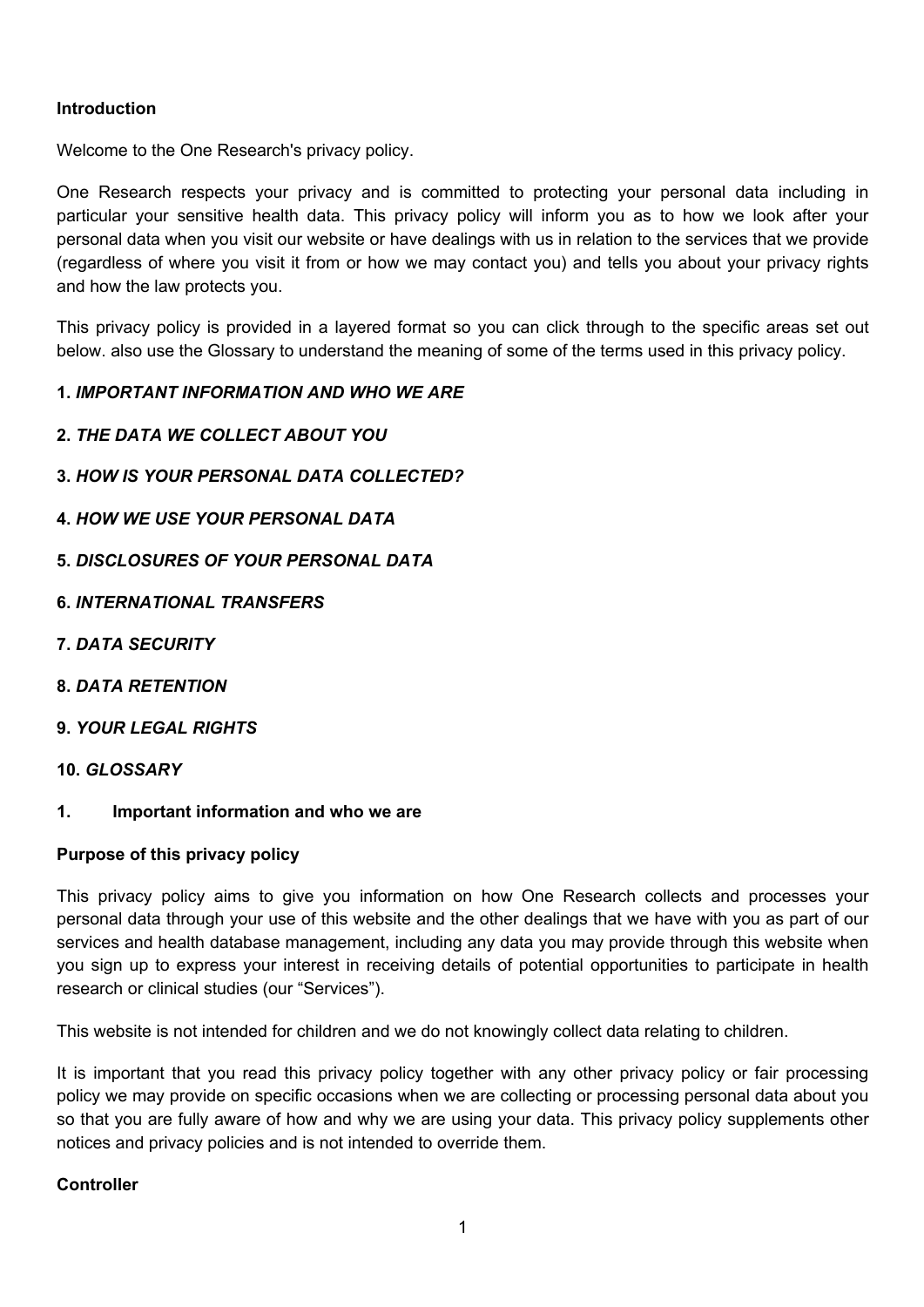One Research Limited is the controller and responsible for your personal data (collectively referred to as "One Research", "we", "us" or "our" in this privacy policy). One Research Limited is a private limited company registered in England and Wales under company number 07230775 with its registered office at The Sussex Innovation Centre, Science Park Square, Falmer, Brighton BN1 9SB.

We have appointed a data privacy manager who is responsible for overseeing questions in relation to this privacy policy. If you have any questions about this privacy policy, including any requests to exercise *your legal rights*, please contact the data privacy manager using the details set out below.

## **Contact details**

If you have any questions about this privacy policy or our privacy practices, please contact our data privacy manager in the following ways:

Full name of legal entity: One Research Limited

Email address: privacy@oneresearch.co.uk

Postal address: One Research Limited, The Sussex Innovation Centre, Science Park Square, Falmer, Brighton BN1 9SB.

Telephone number: 01273 704465

You have the right to make a complaint at any time to the Information Commissioner's Office (ICO), the UK regulator for data protection issues (www.ico.org.uk). We would, however, appreciate the chance to deal with your concerns before you approach the ICO so please contact us in the first instance.

### **Changes to the privacy policy and your duty to inform us of changes**

We keep our privacy policy under regular review and may update it from time to time. This version was last updated on 22nd April 2022.

It is important that the personal data we hold about you is accurate and current. Please keep us informed if your personal data changes during your relationship with us.

### **Third-party links**

This website may include links to third-party websites, plug-ins and applications. Clicking on those links or enabling those connections may allow third parties to collect or share data about you. We do not control these third-party websites and are not responsible for their privacy statements. When you leave our website, we encourage you to read the privacy policy of every website you visit.

### **2. The data we collect about you**

Personal data, or personal information, means any information about an individual from which that person can be identified. It does not include data where the identity has been removed (anonymous data).

We may collect, use, store and transfer different kinds of personal data about you which we have grouped together as follows:

• **Identity Data** includes first name, maiden name, last name, username or similar identifier, marital status, title, date of birth and gender.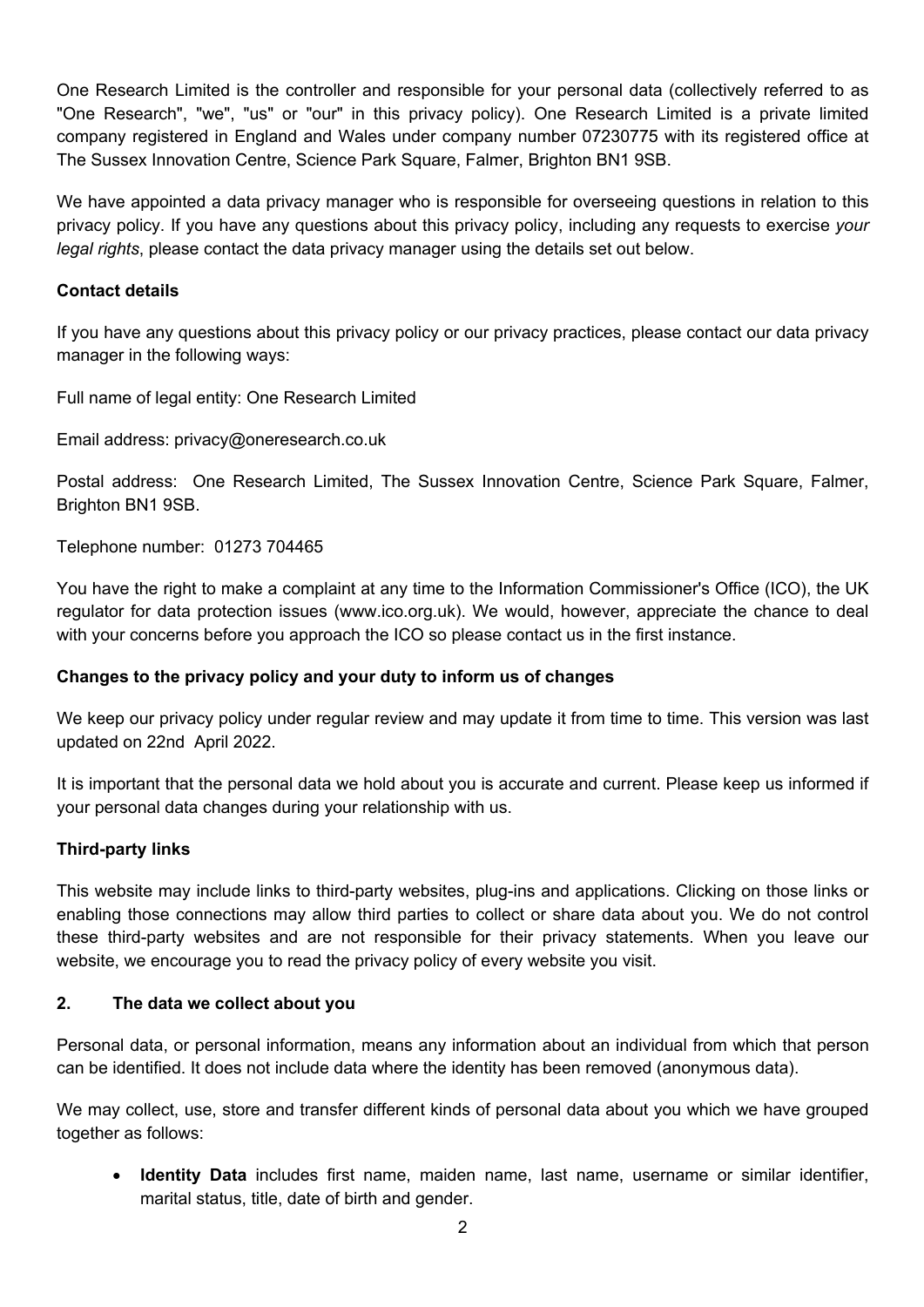- **Contact Data** includes where applicable billing address, home address, email address and telephone numbers.
- **Health Data** including data relating to disease, status and eligibility for health research or related clinical studies.
- **Financial Data** includes bank account and payment card details including, for example, but without limitation in relation to the One Research payment card which we may set up for you as a means of providing funding or reimbursement of expenses relating to your participation in health research studies where you elect to participate in the same.
- **Transaction Data** includes details about payments to and from you in relation to the One Research payment card.
- **Technical Data** includes internet protocol (IP) address, your login data, browser type and version, time zone setting and location, browser plug-in types and versions, operating system and platform, and other technology on the devices you use to access this website.
- **Profile Data** includes, where applicable, your username and password, your interests, preferences, eligibility, feedback and survey responses.
- **Usage Data** includes information about how you use our website and our Services.
- **Marketing and Communications Data** includes your preferences in receiving communications from us and our third parties and your communication preferences.

We also collect, use and share **Aggregated Data** such as statistical or demographic data for any purpose. Aggregated Data could be derived from your personal data but is not considered personal data in law as this data will **not** directly or indirectly reveal your identity. For example, we may aggregate your Health Data or Profile Data to enable healthcare research organisations or healthcare companies to make informed decisions about their research options or priorities. However, if we combine or connect Aggregated Data with your personal data so that it can directly or indirectly identify you, we treat the combined data as personal data which will be used in accordance with this privacy policy.

We do collect some Health Data with your consent but we do not collect any other **Special Categories of Personal Data** about you (this includes details about your race or ethnicity, religious or philosophical beliefs, sex life, sexual orientation, political opinions or trade union membership etc). Nor do we collect any information about criminal convictions and offences.

#### **If you fail to provide personal data**

Where we need to collect personal data by law, or to continue to provide Our Services to you, and you fail to provide that data when requested, we may not be able to provide those Services in the future. In such case, we may have to cancel such Services in which case we will notify you using the most recent contact details that we hold for you at that time.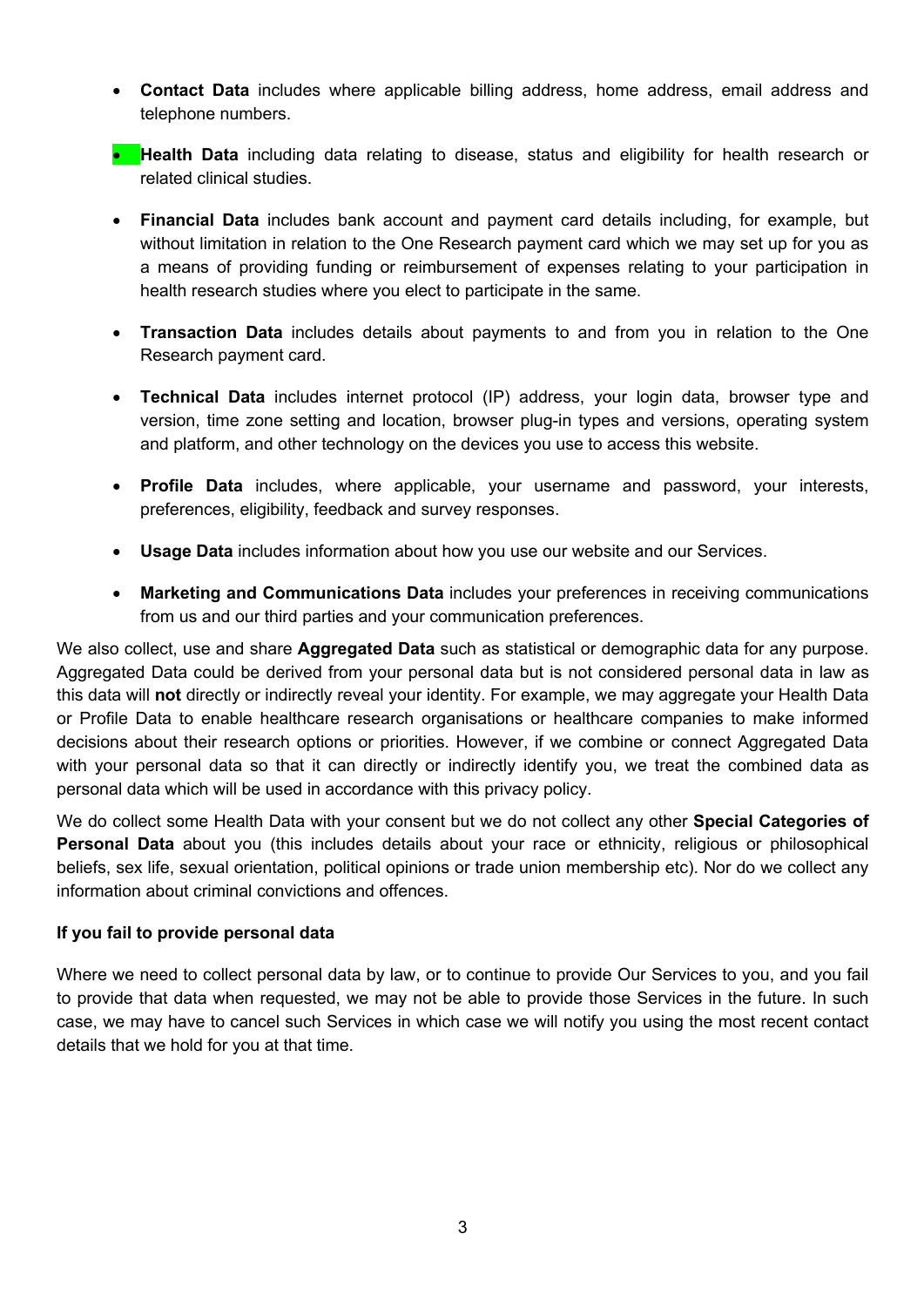### **3. How is your personal data collected?**

We use different methods to collect data from and about you including through:

- **Direct interactions.** You may give us your Identity, Contact, Financial, Health and Profile Data by filling in forms or by corresponding with us by post, phone, email or otherwise. This includes personal data you provide when you:
	- subscribe to our Services;
	- create an account on our website;
	- request marketing be sent to you; or
	- give us feedback or contact us.
- **Automated technologies or interactions.** As you interact with our website, we will automatically collect Technical Data about your equipment, browsing actions and patterns. We collect this personal data by using cookies, server logs and other similar technologies.
- **Third parties or publicly available sources.** We may receive personal data about you from various third parties and public sources as set out below:
- Technical Data from analytics providers such as Google based outside the EU; advertising networks; and search information providers.
- Contact, Financial and Transaction Data from providers of technical, payment and delivery services.
- Identity and Contact Data from publicly available sources such as Companies House and the Electoral Register.

#### **4. How we use your personal data**

We will only use your personal data when the law allows us to. Most commonly, we will use your personal data in the following circumstances:

- For the purpose for which you gave it to us namely to maintain an up-to-date profile for you in our database to determine your eligibility for relevant research.
- To aggregate and anonymise for health research purposes.
- Where it is necessary for our legitimate interests (or those of a third party) and your interests and fundamental rights do not override those interests.
- Where we need to comply with a legal obligation.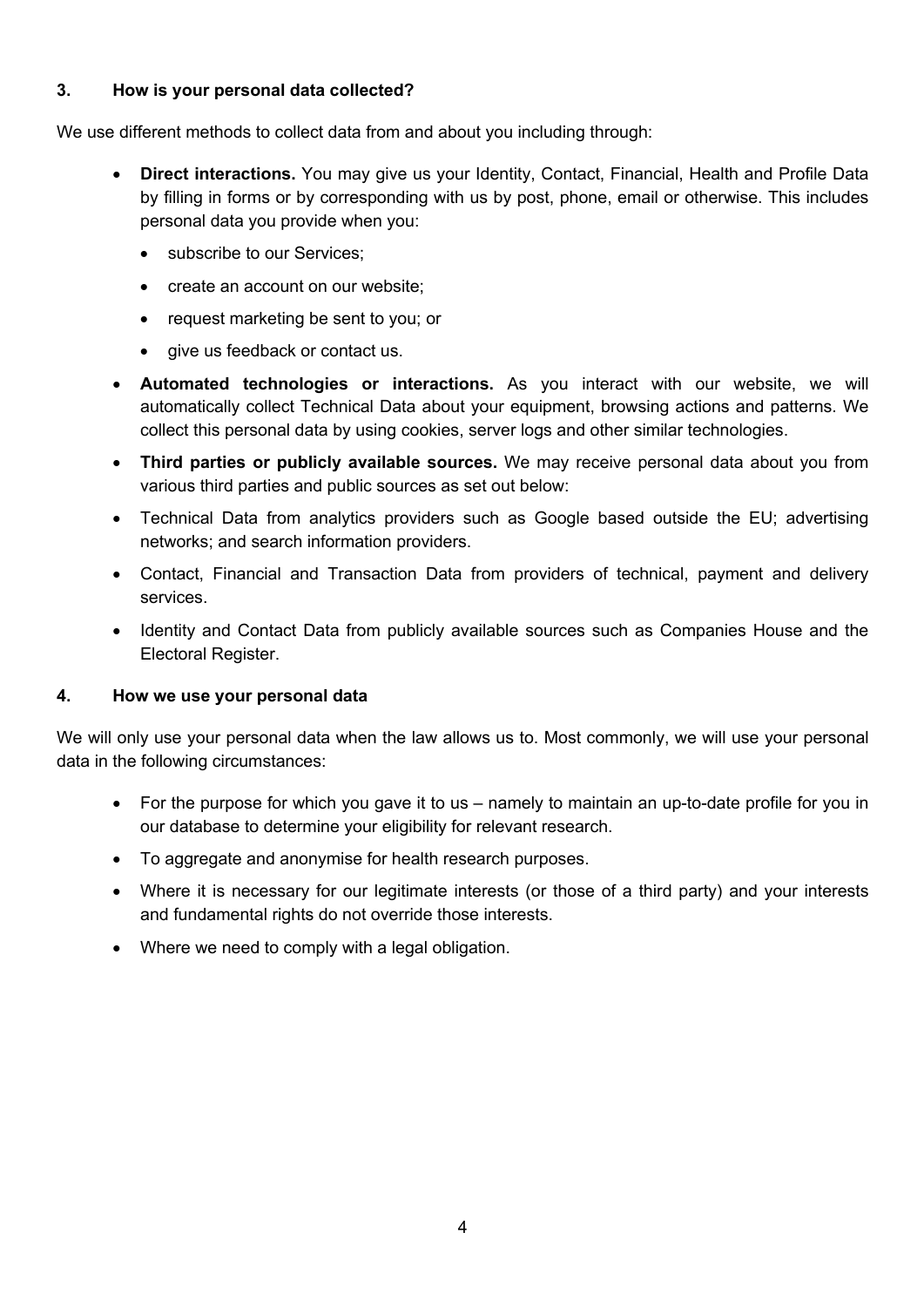Generally we rely on your initial consent and the performance of a contract with you as the legal basis for processing your personal data. You have the right to withdraw consent at any time by contacting us but this will of course effect our ability to provide the Services to you.

# **Purposes for which we will use your personal data**

We have set out below, in a table format, a description of all the ways we plan to use your personal data, and which of the legal bases we rely on to do so. We have also identified what our legitimate interests are where appropriate.

Note that we may process your personal data for more than one lawful ground depending on the specific purpose for which we are using your data. Please contact us if you need details about the specific legal ground we are relying on to process your personal data where more than one ground has been set out in the table below.

| <b>Purpose/Activity</b>                                                                                                                                                                            | Type of data                              | Lawful basis for processing including<br>basis of legitimate interest                                                                                                                     |
|----------------------------------------------------------------------------------------------------------------------------------------------------------------------------------------------------|-------------------------------------------|-------------------------------------------------------------------------------------------------------------------------------------------------------------------------------------------|
| To register you and maintain your<br>profile in our database and to<br>determine<br>eligibility<br>your<br>for<br>relevant research                                                                | (a) Identity                              | Consent                                                                                                                                                                                   |
|                                                                                                                                                                                                    | (b) Contact                               | Performance of a contract with you                                                                                                                                                        |
|                                                                                                                                                                                                    | (c) Health                                |                                                                                                                                                                                           |
|                                                                                                                                                                                                    | (d) Profile                               |                                                                                                                                                                                           |
| To manage our relationship with                                                                                                                                                                    | (a) Identity                              | (a) To provide our Services to you                                                                                                                                                        |
| you which will include:<br>(a) Notifying you about changes<br>to our terms or privacy policy<br>(b) Updating your Health and<br>Profile Data or asking you for<br>feedback and/or to take a survey | (b) Contact                               | (b) Necessary to comply with a legal<br>obligation<br>(c) Necessary for our legitimate interests<br>(to keep our records updated and to study<br>how customers use our products/services) |
|                                                                                                                                                                                                    | (c) Health                                |                                                                                                                                                                                           |
|                                                                                                                                                                                                    | (d) Profile                               |                                                                                                                                                                                           |
|                                                                                                                                                                                                    | (e)<br>Marketing<br>and<br>Communications |                                                                                                                                                                                           |
| (c) Where applicable, providing<br>you with a payment card to assist<br>in funding/reimbursing<br>you for<br>participation in<br>relevant<br>your<br>health research                               | (f) Financial                             |                                                                                                                                                                                           |
|                                                                                                                                                                                                    | (g) Transaction                           |                                                                                                                                                                                           |
| To administer and protect our<br>business<br>this<br>website<br>and<br>troubleshooting, data<br>(including                                                                                         | (a) Identity                              | (a) Necessary for our legitimate interests                                                                                                                                                |
|                                                                                                                                                                                                    | (b) Contact                               | (for running our business, provision of<br>administration and IT services, network                                                                                                        |
| testing,<br>analysis,<br>system                                                                                                                                                                    | (c) Technical                             | security, to prevent fraud and in the                                                                                                                                                     |
| maintenance, support,<br>reporting<br>and hosting of data)                                                                                                                                         |                                           | context of a business reorganisation or<br>group restructuring exercise)                                                                                                                  |
|                                                                                                                                                                                                    |                                           | (b) Necessary to comply with a legal<br>obligation                                                                                                                                        |
| To use data analytics to improve                                                                                                                                                                   | (a) Technical                             | Necessary for our legitimate interests (to                                                                                                                                                |
| our website, products/services,<br>marketing, customer relationships                                                                                                                               | (b) Usage                                 | define types of customers for our products<br>and services, to keep our website updated<br>and relevant, to develop our business and                                                      |
|                                                                                                                                                                                                    |                                           |                                                                                                                                                                                           |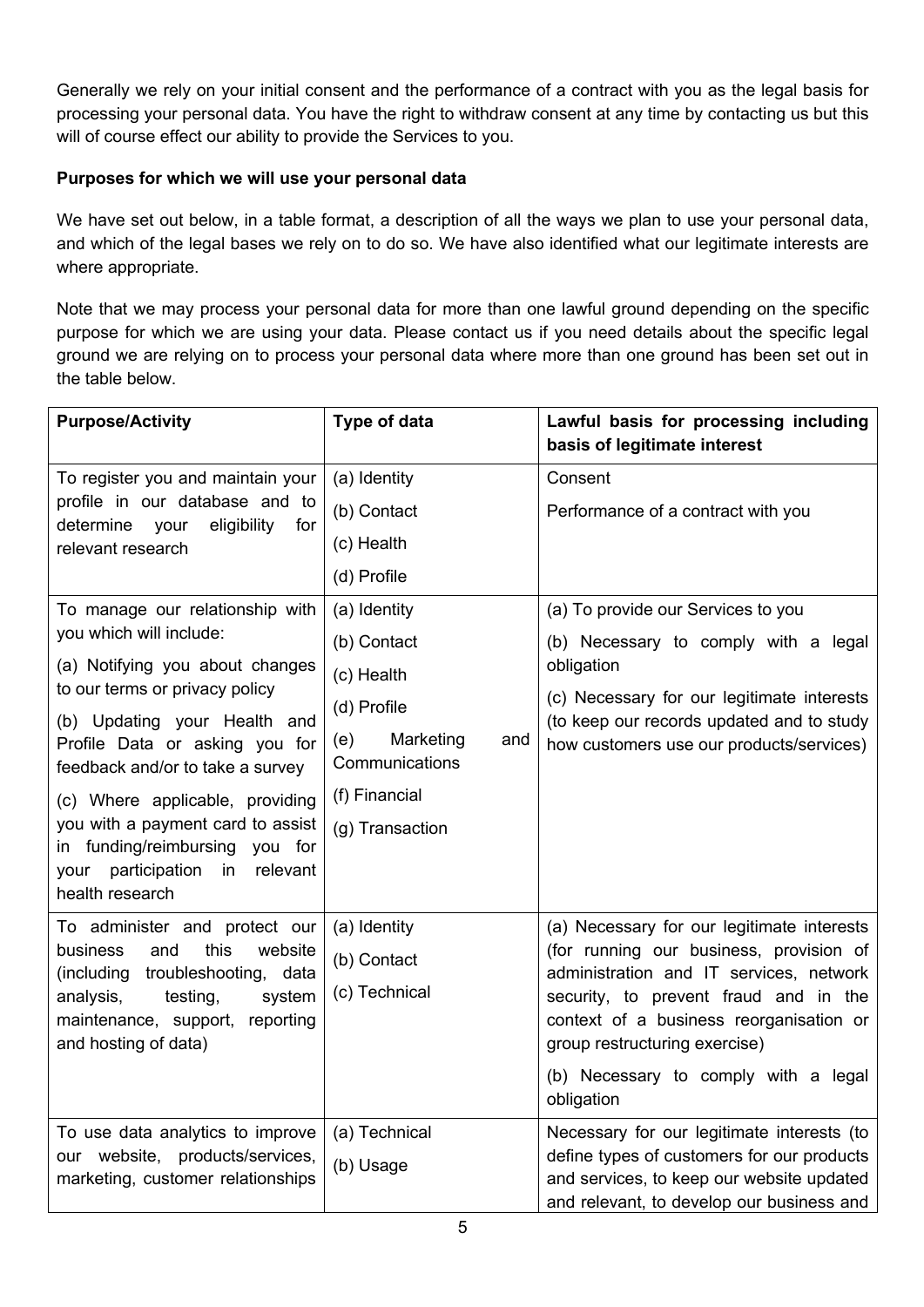| and experiences | to inform our marketing strategy) |
|-----------------|-----------------------------------|
|                 |                                   |

#### **Marketing**

We will provide you with choices regarding certain personal data choices, particularly around marketing and advertising.

# **Promotional Offers from us**

We may use your Identity, Contact, Technical, Usage and Profile Data to form a view on what we think you may want or need, or what may be of interest to you. This is how we decide which health research or related opportunities may be relevant to you (we call this marketing).

#### **Third-party marketing**

We will get your express opt-in consent before we share your personal data with any third party for marketing purposes. You can opt-out at any time by contacting us.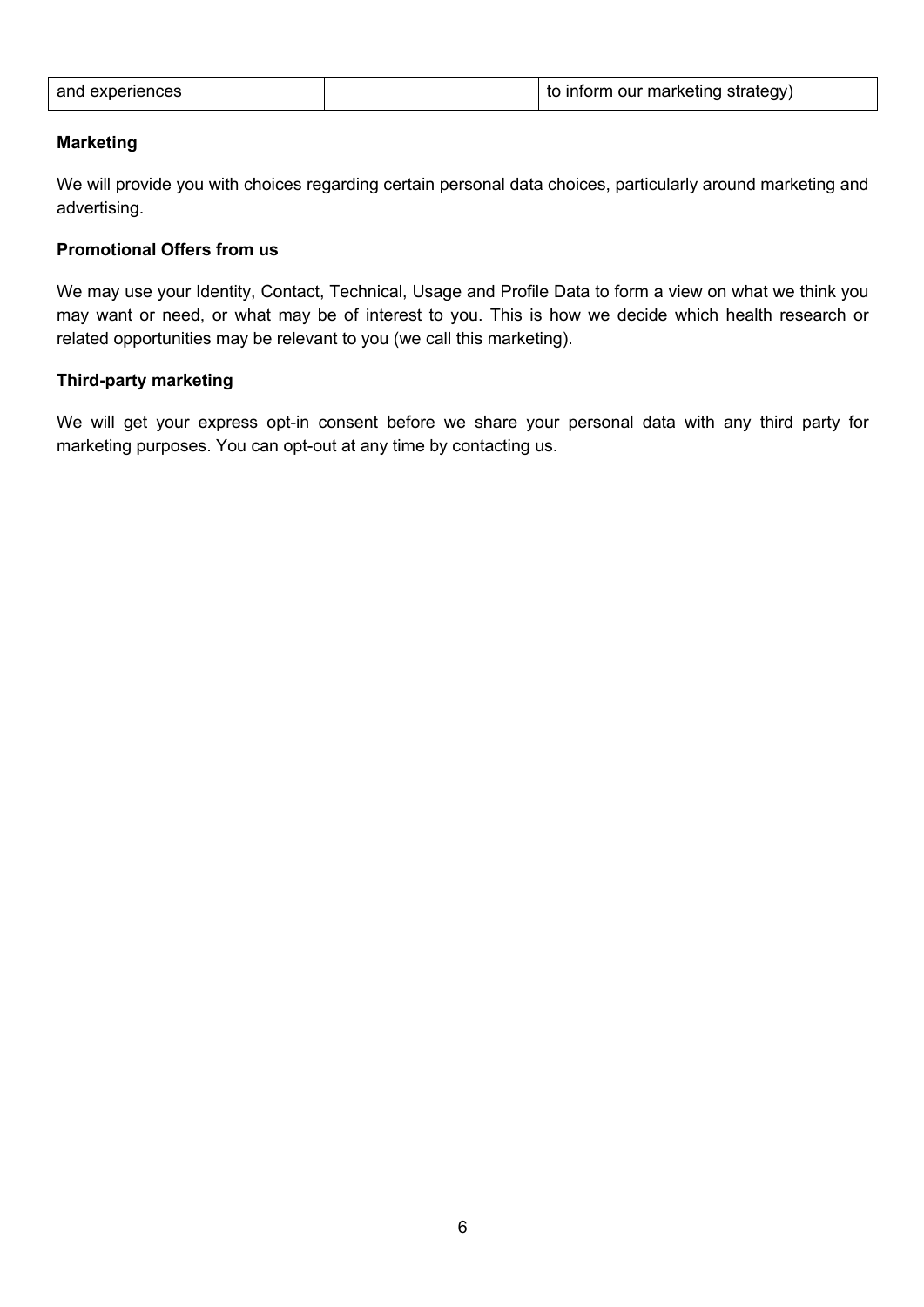## **Cookies**

A cookie is a simple text file that is stored in your computer or mobile device by a website's server and ony that server will be able to retrieve or read the contents of that cookie. Each cookie is unique to your web browser. It will contain some anonymous information such as a unique identifier and the site name and some digits and numbers. It allows a website to remember things like your preferences – e.g. choice of language.

At One Research we use cookies that are strictly necessary to enable you to move around the site or to provide certain basic features. We use cookies to enhance the functionality of the website by storing your preferences. We also use cookies to help us to improve the performance of our website to provide you with a better user experience.

- Strictly necessary cookies; Cookies that are strictly necessary in order to enable you to move around the website and use its features.
- Functionality cookies; Functionality cookies record information about choices that you have made and allow us to tailor the website to you.
- Performance cookies; Performance cookies are used across our websites for internal purposes to help us to provide you with a better user experience. Information supplied by these cookies helps us to understand how our visitors use our website so that we can improve the features.

You can set your browser to refuse all or some browser cookies, or to alert you when websites set or access cookies. If you disable or refuse cookies, please note that some parts of this website may become inaccessible or not function properly.

### **Change of purpose**

We will only use your personal data for the purposes for which we collected it, unless we reasonably consider that we need to use it for another reason and that reason is compatible with the original purpose. If you wish to get an explanation as to how the processing for the new purpose is compatible with the original purpose, please contact us.

If we need to use your personal data for an unrelated purpose, we will notify you and we will explain the legal basis which allows us to do so.

We may use your personal data in an anonymised form for health research or ancillary purposes relating to our business.

Please note that we may process your personal data without your knowledge or consent, in compliance with the above rules, where this is required or permitted by law.

### **5. Disclosures of your personal data**

We may share your personal data with the parties set out below for the purposes set out in the table above.

• External Third Parties as set out in the *Glossary*.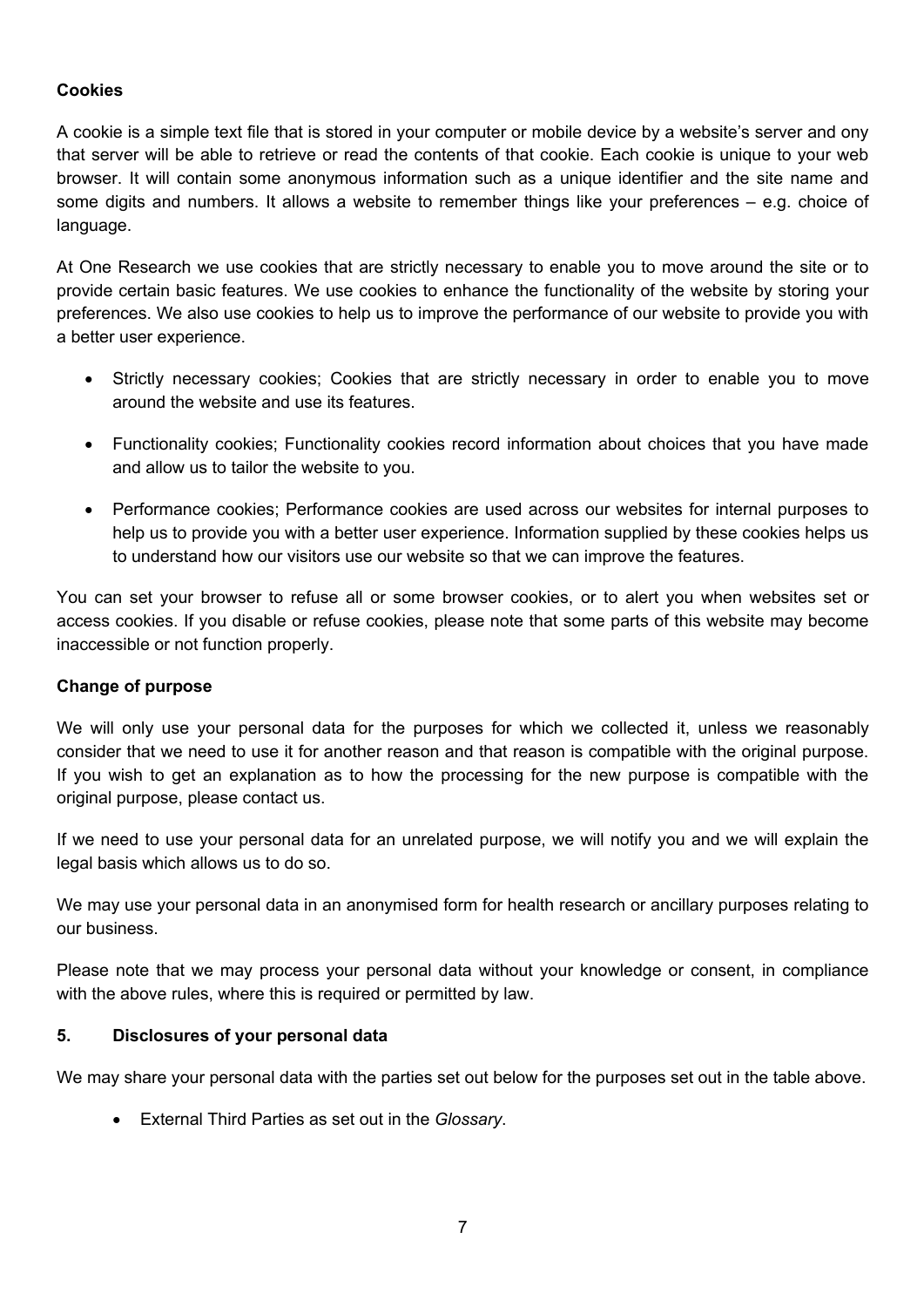• Third parties to whom we may choose to sell, transfer or merge parts of our business or our assets. Alternatively, we may seek to acquire other businesses or merge with them. If a change happens to our business, then the new owners may only use your personal data in the same way as set out in this privacy policy.

We require all third parties to respect the security of your personal data and to treat it in accordance with the law. We do not allow our third-party service providers to use your personal data for their own purposes and only permit them to process your personal data for specified purposes and in accordance with our instructions.

## **6. International transfers**

Some of our External Third Parties may be based outside the UK so their processing of your personal data will involve a transfer of data outside the UK.

Whenever we transfer your personal data out of the UK, we ensure a similar degree of protection is afforded to it by ensuring at least one of the following safeguards is implemented:

- We will only transfer your personal data to countries that have been deemed to provide an adequate level of protection for personal data in accordance with all applicable laws. .
- Where we use certain service providers, we may use specific contracts approved for use in the UK which give personal data the same protection it has in the UK.

Please contact us if you want further information on the specific mechanism used by us when transferring your personal data out of the UK.

### **7. Data security**

We have put in place appropriate security measures to prevent your personal data from being accidentally lost, used or accessed in an unauthorised way, altered or disclosed. In addition, we limit access to your personal data to those employees, agents, contractors and other third parties who have a business need to know. They will only process your personal data on our instructions and they are subject to a duty of confidentiality.

We have put in place procedures to deal with any suspected personal data breach and will notify you and any applicable regulator of a breach where we are legally required to do so.

### **8. Data retention**

### **How long will you use my personal data for?**

We will only retain your personal data for as long as reasonably necessary to fulfil the purposes we collected it for, including for the purposes of satisfying any legal, regulatory, tax, accounting or reporting requirements. We may retain your personal data for a longer period in the event of a complaint or if we reasonably believe there is a prospect of litigation in respect to our relationship with you.

To determine the appropriate retention period for personal data, we consider the amount, nature and sensitivity of the personal data, the potential risk of harm from unauthorised use or disclosure of your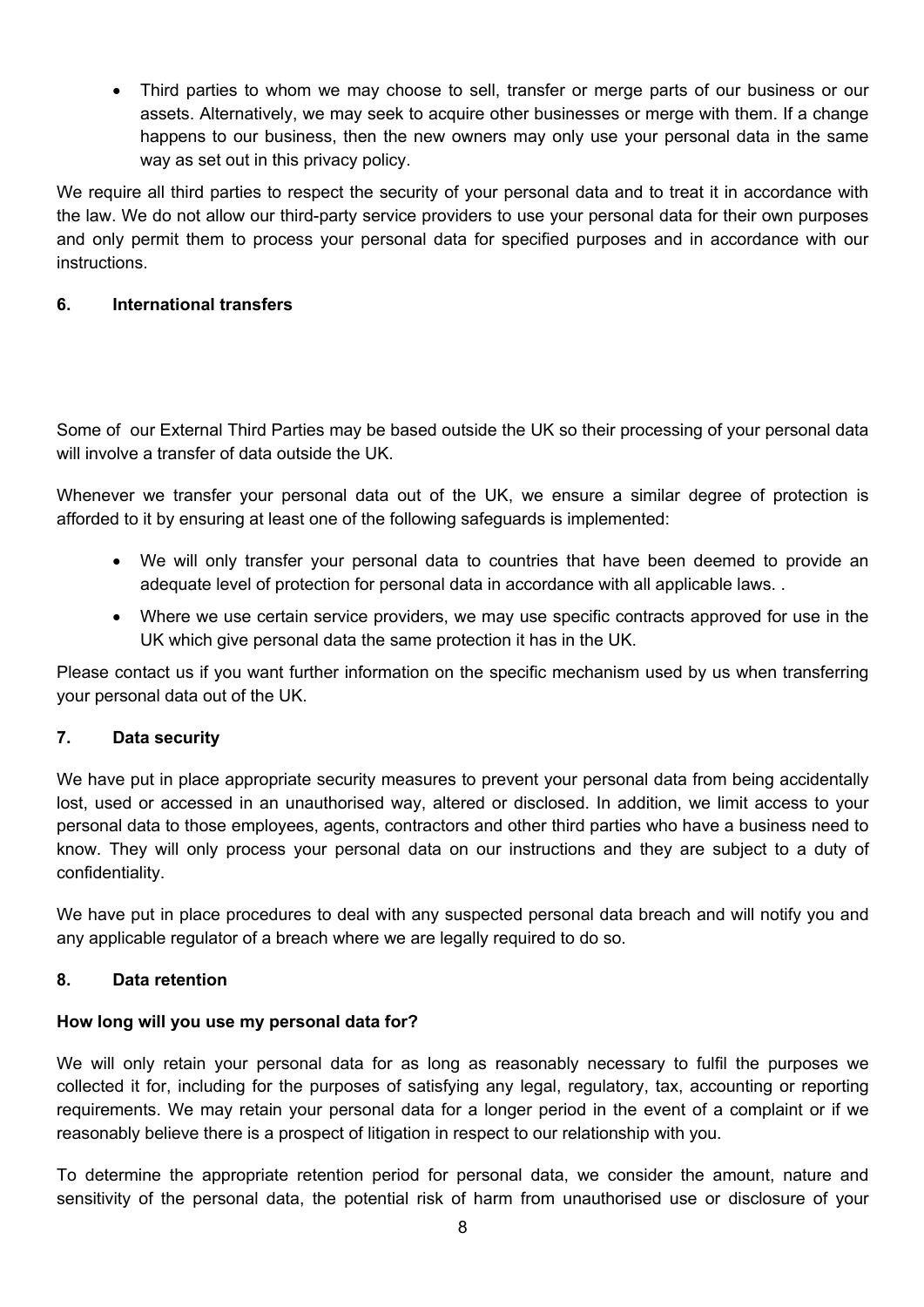personal data, the purposes for which we process your personal data and whether we can achieve those purposes through other means, and the applicable legal requirements.

In some circumstances you can ask us to delete your data: see *your legal right* below for further information.

In some circumstances we will anonymise your personal data (so that it can no longer be associated with you) for research or statistical purposes, in which case we may use this information indefinitely without further notice to you.

#### **9. Your legal rights**

Under certain circumstances, you have rights under data protection laws in relation to your personal data. Please contact us if you wish to do any of the following:

- *Request access to your personal data*.
- *Request correction of your personal data*.
- *Request erasure of your personal data*.
- *Object to processing of your personal data*.
- *Request restriction of processing your personal data*.
- *Request transfer of your personal data*.
- W*ithdraw consent*.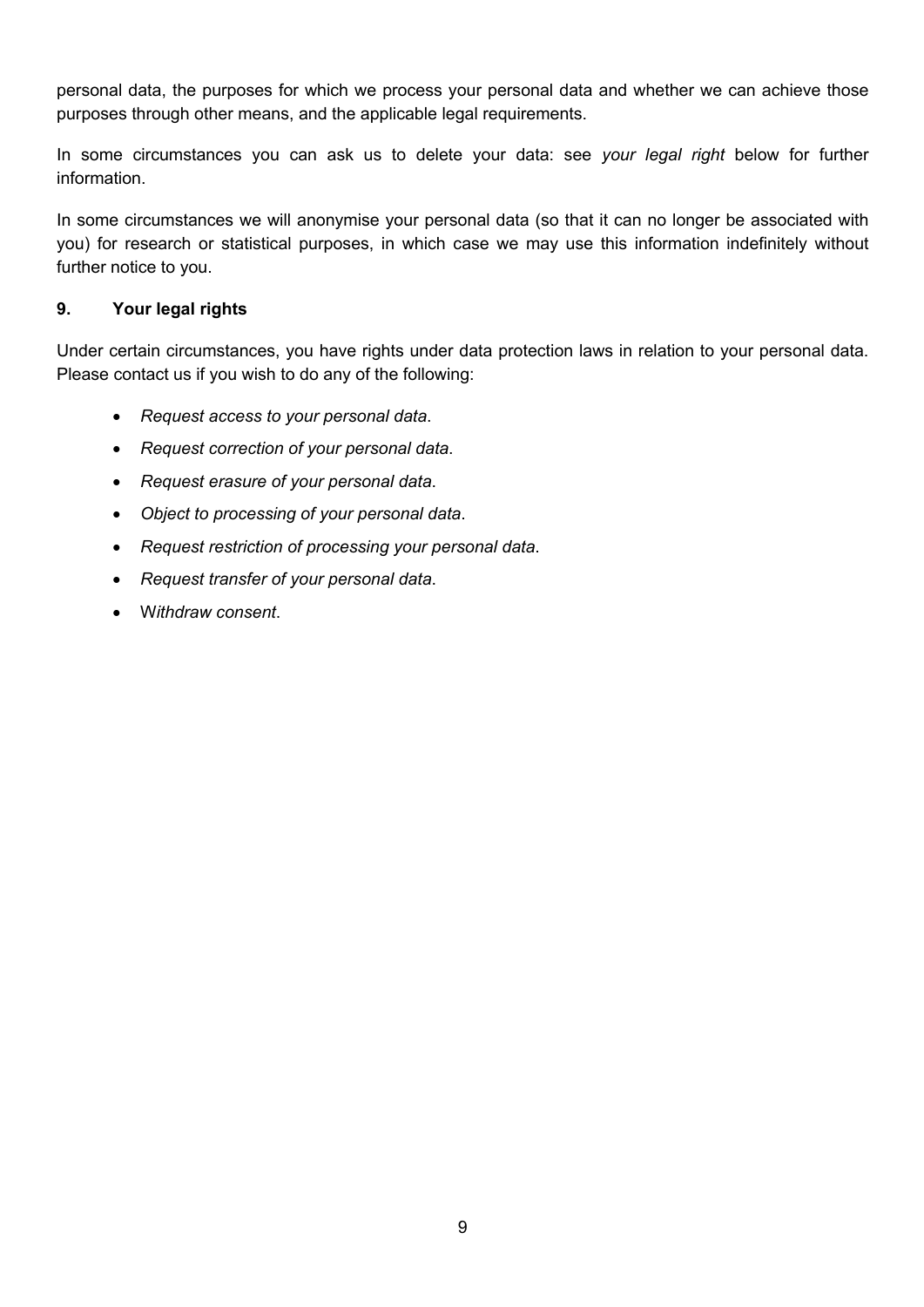#### **No fee usually required**

You will not have to pay a fee to access your personal data (or to exercise any of the other rights). However, we may charge a reasonable fee if your request is clearly unfounded, repetitive or excessive. Alternatively, we could refuse to comply with your request in these circumstances.

#### **What we may need from you**

We may need to request specific information from you to help us confirm your identity and ensure your right to access your personal data (or to exercise any of your other rights). This is a security measure to ensure that personal data is not disclosed to any person who has no right to receive it. We may also contact you to ask you for further information in relation to your request to speed up our response.

#### **Time limit to respond**

We try to respond to all legitimate requests within one month. Occasionally it could take us longer than a month if your request is particularly complex or you have made a number of requests. In this case, we will notify you and keep you updated.

#### **Legal Disclaimers**

The content provided on this website is presented solely for information purposes. The website does not provide you with advice or recommendations of any kind and should not be relied upon as the basis for any decision or action relating to your health or otherwise.

The information on this website is provided "as is" and we make no representations or warranties, express or implied, including but not limited to the implied warranty of fitness for any particular purpose or noninfringement. One Research makes no representations or warranties of any kind as to the completeness, accuracy, timeliness, availability and functionality of this website. By using this website you recognise that the information may not be complete nor meet your needs or requirements.

One Research accepts no liability for any claims, damages or losses whatsoever and howsoever occasioned arising out of your access to, or inability to access this website or from your reliance on any information provided. Except for any liability which cannot be excluded or limited as a matter of law, One Research accepts no liability for direct, indirect, incidental, consequential, punitive, economic, and special or other damages, lost opportunities, lost profit or any other loss or damages of any kind.

This website may contain links to other sites that are not owned or controlled by us and for which we can have no control over or responsibility for. It is your responsibility to check and understand the terms of use and privacy policies of these sites should you choose to visit them.

The content of this website is the intellectual property of One Research and is protected by copyright.

Your access and use of this website and the contents therefore shall governed by the laws of England and Wales and is subject to the exclusive jurisdiction of the courts of those countries.

#### **10. Glossary**

#### **LAWFUL BASIS**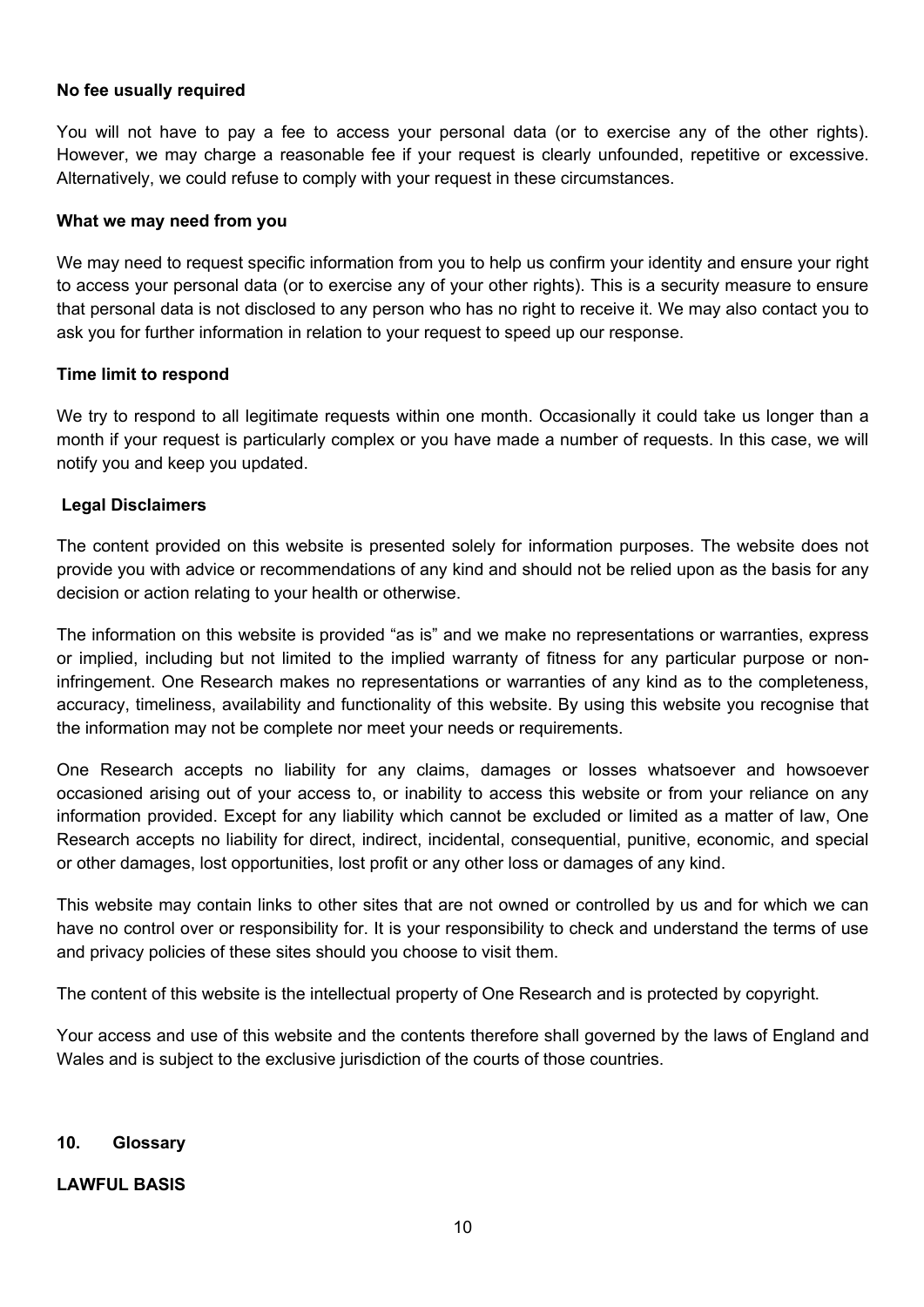**Legitimate Interest** means the interest of our business in conducting and managing our business to enable us to give you the best service/product and the best and most secure experience. We make sure we consider and balance any potential impact on you (both positive and negative) and your rights before we process your personal data for our legitimate interests. We do not use your personal data for activities where our interests are overridden by the impact on you (unless we have your consent or are otherwise required or permitted to by law). You can obtain further information about how we assess our legitimate interests against any potential impact on you in respect of specific activities by contacting us.

**Performance of our Services** means processing your data where it is necessary for the performance of our Services to which you are a party or to take steps at your request before entering into the provision of our Services.

**Comply with a legal obligation** means processing your personal data where it is necessary for compliance with a legal obligation that we are subject to.

# **THIRD PARTIES**

#### **External Third Parties**

- Service providers acting as processors based in Europe who provide IT and system administration services.
- Professional advisers acting as processors or joint controllers including lawyers, bankers, auditors and insurers based in Europe who provide consultancy, banking, legal, insurance and accounting services.
- HM Revenue & Customs, regulators and other authorities based in the United Kingdom who require reporting of processing activities in certain circumstances.

### **YOUR LEGAL RIGHTS**

You have the right to:

**Request access** to your personal data (commonly known as a "data subject access request"). This enables you to receive a copy of the personal data we hold about you and to check that we are lawfully processing it.

**Request correction** of the personal data that we hold about you. This enables you to have any incomplete or inaccurate data we hold about you corrected, though we may need to verify the accuracy of the new data you provide to us.

**Request erasure** of your personal data. This enables you to ask us to delete or remove personal data where there is no good reason for us continuing to process it. You also have the right to ask us to delete or remove your personal data where you have successfully exercised your right to object to processing (see below), where we may have processed your information unlawfully or where we are required to erase your personal data to comply with local law. Note, however, that we may not always be able to comply with your request of erasure for specific legal reasons which will be notified to you, if applicable, at the time of your request.

**Object to processing** of your personal data where we are relying on a legitimate interest (or those of a third party) and there is something about your particular situation which makes you want to object to